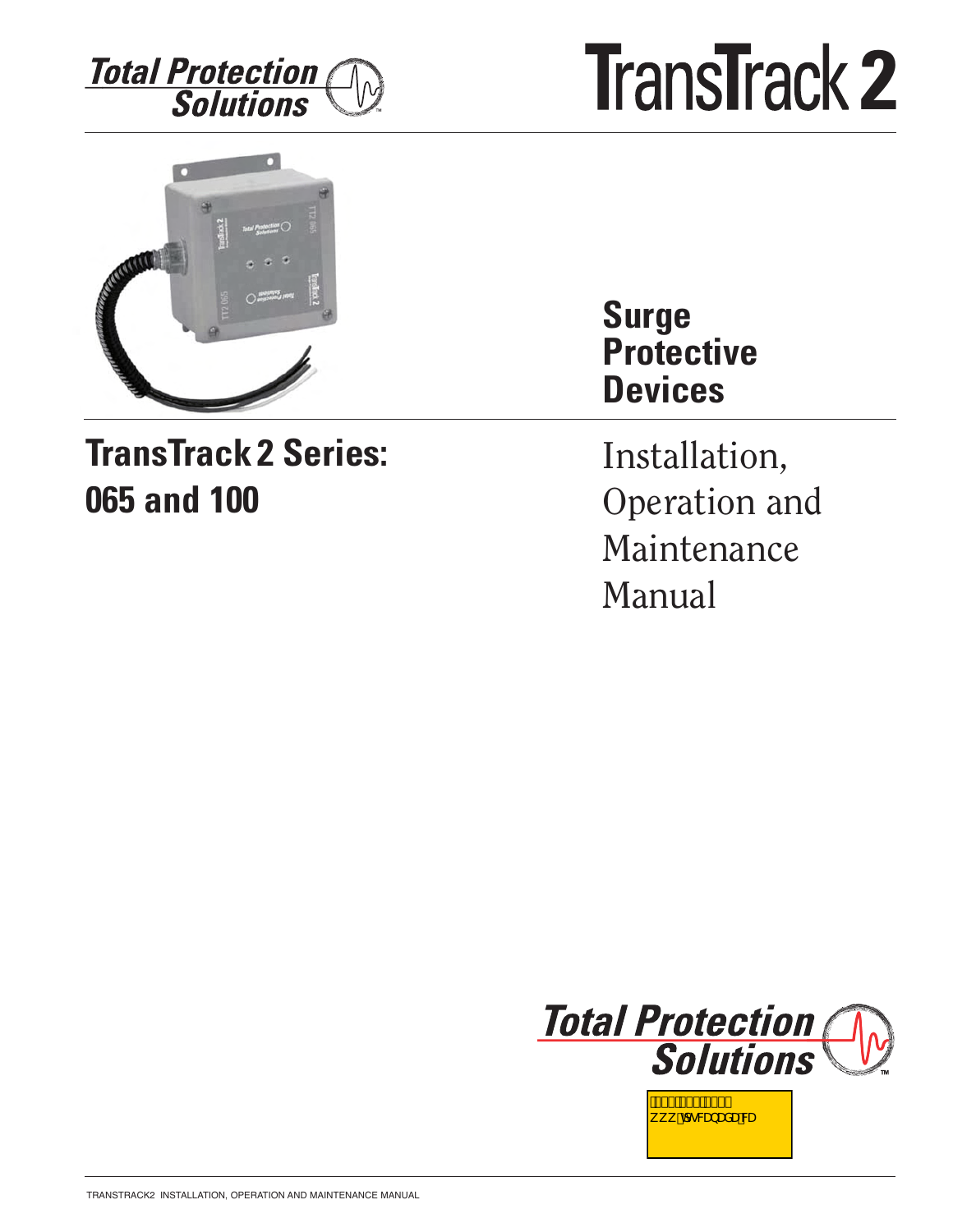### **TABLE OF CONTENTS**

| Before Installation <b>Executive Installation</b>                                 |  |
|-----------------------------------------------------------------------------------|--|
| System Configuration Verification <b>Material Configuration</b> 3                 |  |
| Environmental Condition Verification <b>Material According to the Condition</b> 4 |  |
| Wiring Connection Diagrams <b>Exercise Connection</b> 2 4                         |  |
|                                                                                   |  |
| Conductor Routing <b>Conduction</b> 2 4                                           |  |
| $\label{eq:1} \textit{Mounding}\xspace\longrightarrow\textit{5}$                  |  |
| $\emph{Optional Flux}~M \emph{ounding}~\ldots \emph{main}~6$                      |  |
| Electrical Connections <b>Electrical</b> Connections 7                            |  |
|                                                                                   |  |
|                                                                                   |  |
|                                                                                   |  |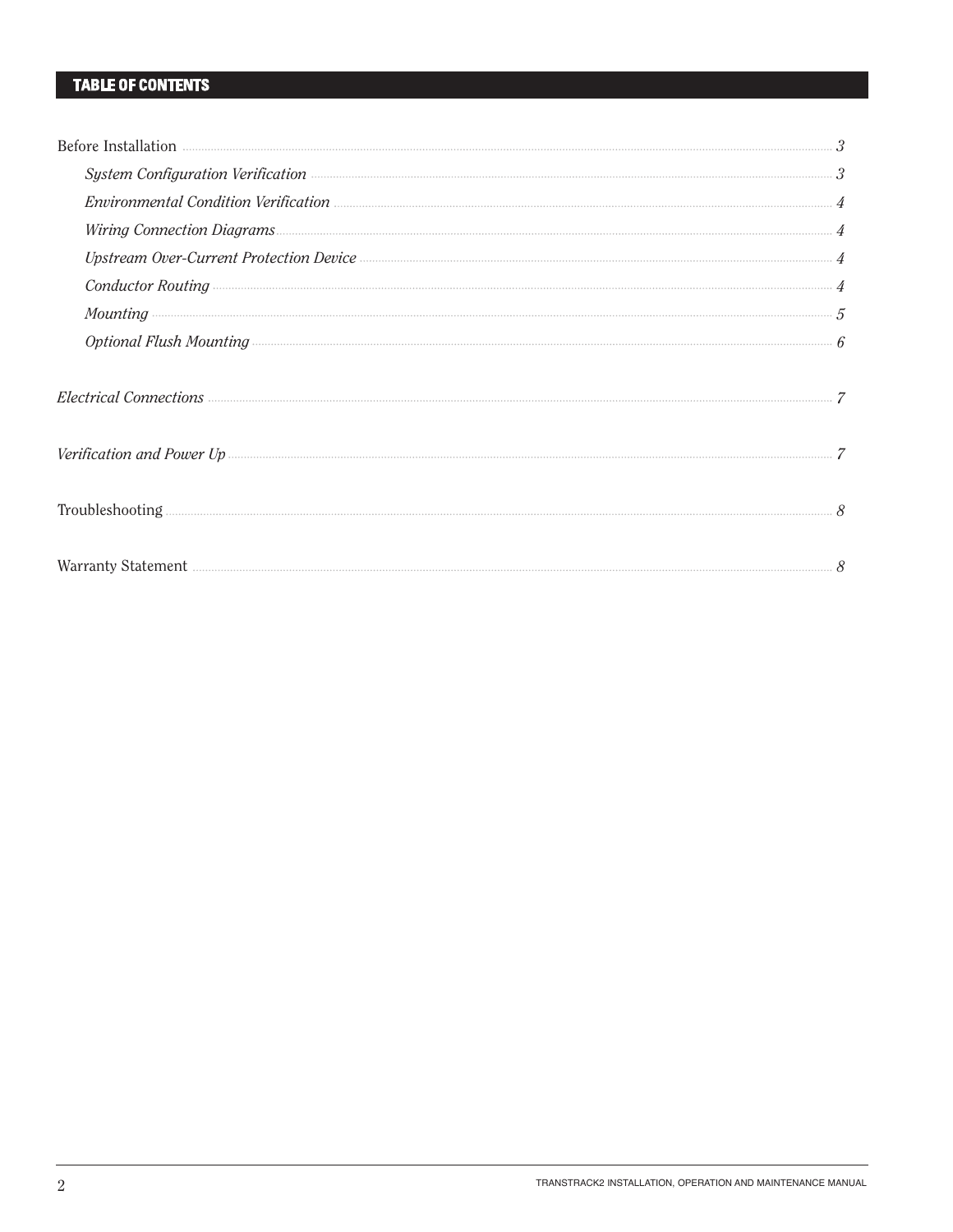#### **BEFORE INSTALLATION**



**WARNING: HAZARDOUS VOLTAGES PRESENT Improper installation or misapplication may result in serious personnel injury and/or damage to electrical system. Read the complete installation instructions before proceeding with installation. Remove all power to the electrical panel before installing or servicing the surge protective device (SPD).**

**IMPORTANT SAFETY INSTRUCTIONS All work must be performed by licensed and qualified personnel. The electrical system must be properly grounded in accordance with the U.S. National Electrical Code, state and local codes or other applicable codes for this SPD to function properly. This device is suitable for installation where the available short circuit current is 200,000 rms symmetrical amperes at 600VAC or less.**



**WARNING: Check to ensure that a proper bond is installed between neutral and ground at the transformer upstream from the split-phase TransTrack2 device (See NEC Article 250). If the transformer is not accessible, check the main service disconnect/panel for the N-G bond. Lack of a proper bond will damage TransTrack2 and void the warranty.**

#### **1. System Configuration Verification**

Confirm that the voltage and service configuration shown on the TransTrack2 product label is consistent with the voltage and service configuration of the facility. A model number is located on a label on the outside of unit.

| <b>MODEL NUMBER</b>     | <b>NOMINAL</b><br><b>VOLTAGE</b> | $L-N$<br><b>VOLTAGE RANGE</b> | $L_{\rm L}$<br><b>VOLTAGE RANGE</b> | <b>CONFIGURATION</b>                |
|-------------------------|----------------------------------|-------------------------------|-------------------------------------|-------------------------------------|
| TK-TT2-xxx-1P240        | 240                              | N/A                           | 216-264                             | Single Phase,<br>2-wire+ground      |
| TK-TT2-xxx-1S240        | 120/240                          | 108-132                       | 216-264                             | Split-Phase,<br>3-wire+ground       |
| TK-TT2-xxx-3Y208        | 120/208                          | 108-132                       | 187-228                             | Three-Phase,<br>4-wire+ground       |
| TK-TT2xxx-3Y380         | 220/380<br>230/400               | 198-242<br>207-253            | 342-418<br>360-440                  | Three-Phase WYE<br>4-wire+ground    |
| TK-TT2-xxx-3Y480        | 277/480                          | 249-305                       | 432-526                             | Three-Phase,<br>4-wire+ground       |
| <b>TK-TT2-xxx-240NN</b> | 240                              | N/A                           | 216-264                             | Three-Phase,<br>3-wire+ground DELTA |
| TK-TT2xxx-380NN         | 380<br>400                       | N/A                           | 342-418<br>360-440                  | Three-Phase DELTA<br>3-wire+ground  |

xxx denotes 65kA or 100kA surge rating per phase.

Suffix at end of model number denotes available options (-M for monitoring package: Form C dry relay contacts and audible alarm with mute button).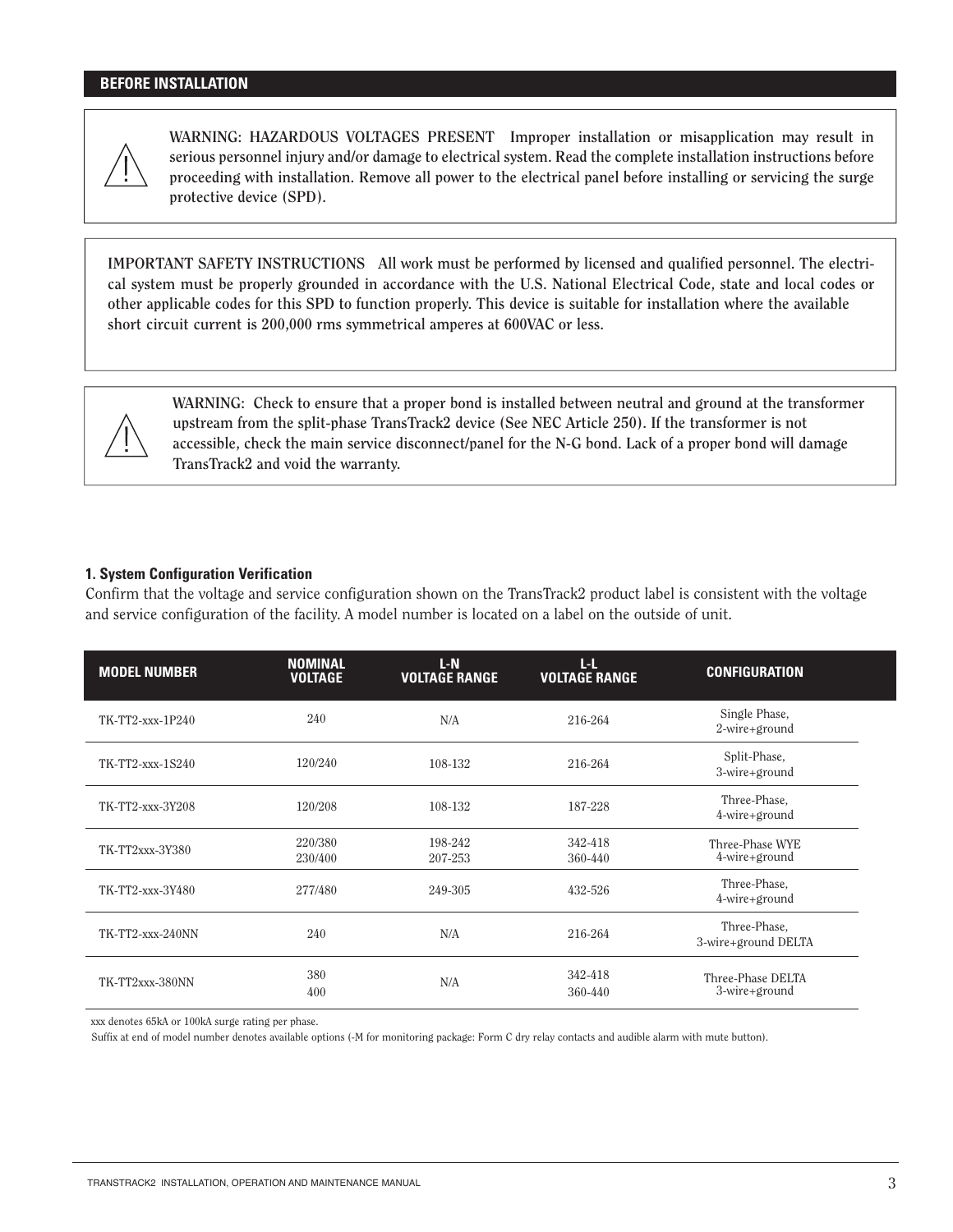### **2. Environmental Condition Verification**

Confirm that the environmental conditions are consistent with the following ranges:

- Ambient Temperatures: Between -40° and +158°F.
- Relative Humidity: Between 5% and 95% non-condensing.
- Altitude: Less than 13,000 feet.

#### **3. Wiring Connection Diagrams**

Figure 1 shows the electrical relationship between TransTrack2 and the service configuration: Single Phase, 2-wire; Split-Phase, 3-wire, and Three Phase, 4-wire WYE.

#### **Fig. 1: Single Phase, 2-Wire**









**Fig. 4: 3-Phase, 3-Wire DELTA**



Connections to the SPD are clearly identified and are made via pigtail leads supplied with the unit. For split phase units, the phase connections are marked "A/L1" and "C/L2". The neutral (when applicable) is a white wire and the ground is a green wire.

#### **4. Upstream Over-Current Protection Device**

The TransTrack2 is listed as a Type 1 SPD per UL 1449 3rd Edition, suitable for use in both Type 1 and Type 2 SPD applications. This means that the TransTrack2 can be installed on the line or load side of the main service disconnect. TransTrack2 must be connected in parallel to the electrical system.

TransTrack2 units have built-in over-current fusing rated at 200,000 rms symmetrical ampere at 600VAC or less and can be connected directly to the electrical distribution system bus without an upstream over-current protection device.

The use of a non-fused disconnect or external over-current protection device is recommended as it allows the TransTrack2 to be de-energized during service without disturbing the electrical service to the rest of the facility. If the TransTrack2 is connected to a dedicated over-current protection device, a 30A breaker is recommended (30A minimum, 400A maximum).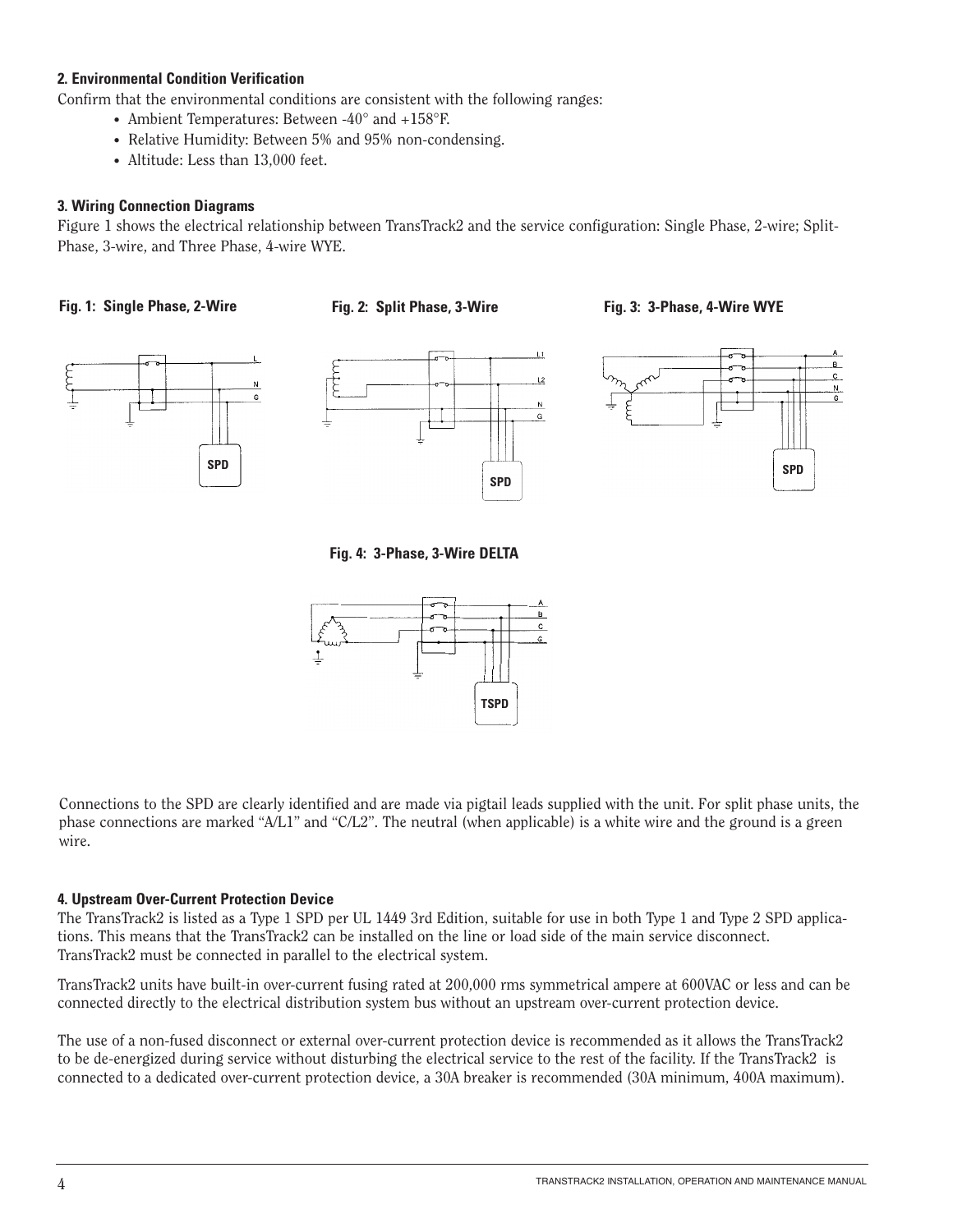#### **5. Conductor Routing**



**Do not splice TransTrack2's conductors within the unit's enclosure or Manufacturer's warranty will be void. TransTrack2's performance will be limited severely if the conductors are (a) too long, (b) have too many bends or (c) have sharp bends.**

The factors listed above should be addressed during the design of an installation to reserve a suitable place for TransTrack2 next to its point of connection to the electrical system. The selected mounting location should allow for the shortest possible conductor runs and a direct route with a minimum of bends. If bends are required, they should be *sweeping* bends (12" radius). Do not make sharp 90° bends for appearance purposes because they will severely decrease the effectiveness of TransTrack 2.

Braiding or twisting conductors together using tie-wraps or electrical tape increases the protection performance of the device. One or two twists or braids of all conductors per foot and securely tie-wrap when conductor lengths must exceed 12".

#### **6. Mounting**

TransTrack2 can be mounted in a variety of methods. The basic method is to wall mount using the mounting feet attached to the base of the enclosure. TransTrack2 can also be mounted even (or flush-mount) to the exterior wall surface. Mount TransTrack2 using construction methods and hardware appropriate for your site. The TransTrack2 enclosure is designed with a 3/4-inch myers hub which will accept rigid or IMC conduit. See Figure 2 for enclosure and mounting dimensions.



**All measurements in inches (mm)** 

**D2 2.50 (63.5)**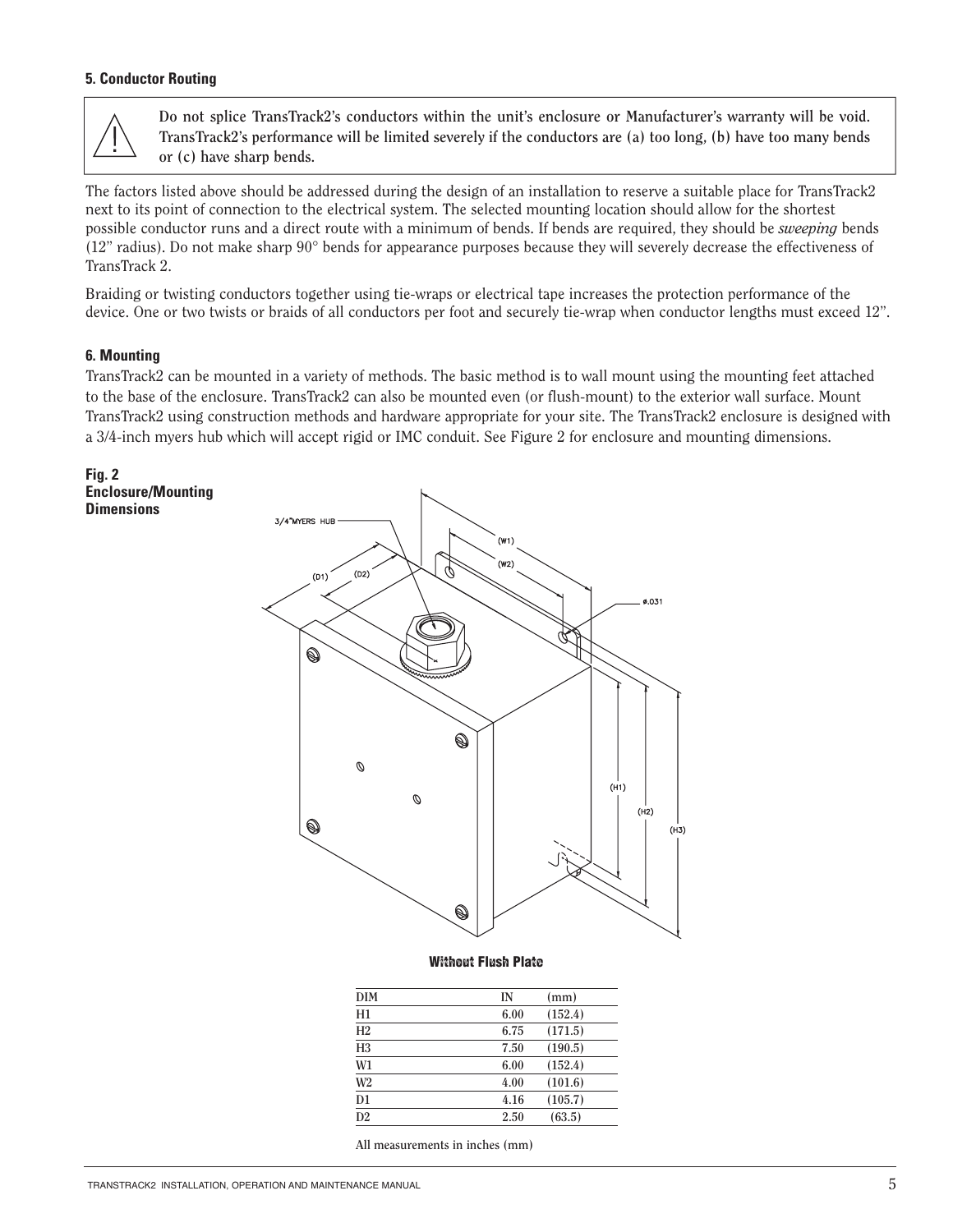#### **7. Optional Flush-Mount Plate**

Optional flush-mount plate, part number FMP, can be purchased for flush-mount installation. Typically a cutout, larger than the TransTrack2 enclosure, is created in the drywall or other finish material. See Figure 3 for the recommended cutout gap (dimensions L1 and L2). Use the flush-mount plate to hide the gap between the enclosure and the cutout edges. Prior to installation, attach the plate to the enclosure using the existing cover screws.





#### **With Flush Plate**

| DIM            | IN    | (mm)    |
|----------------|-------|---------|
| H2             | 10.50 | (266.7) |
| L1             | 7.00  | (177.8) |
| L <sub>2</sub> | 8.50  | (215.9) |
| M <sub>2</sub> | 8.00  | (203.2) |
| N <sub>2</sub> | 4.75  | (120.6) |
| W <sub>2</sub> | 9.00  | (228.6) |

**All measurements in inches (mm)**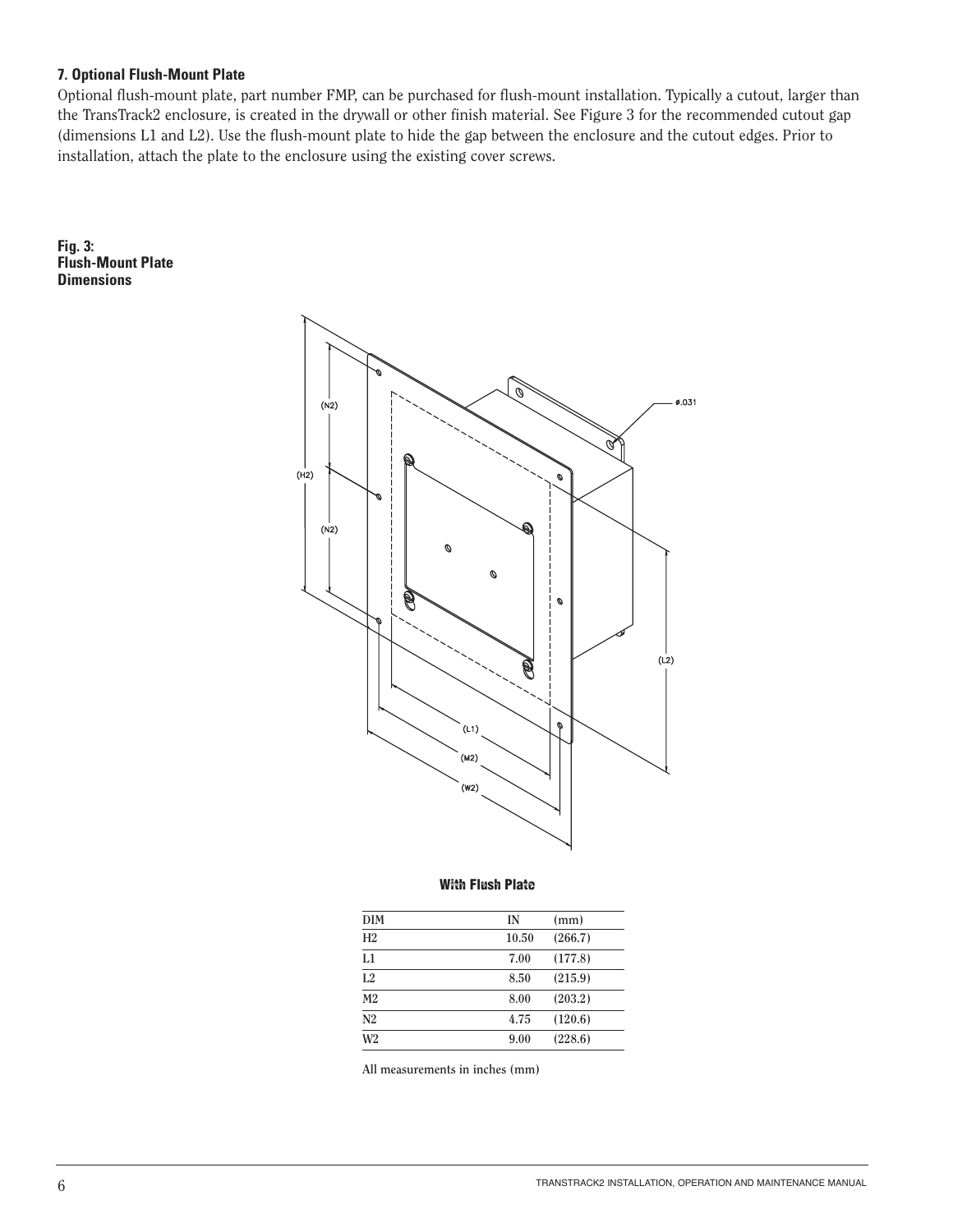#### **8. Connection and Wiring Instructions**

**CAUTION: Prior to installation ensures the system configuration and voltage is equivalent to the voltage rating of the TransTrack2 unit being installed. Do not splice TransTrack2 conductors within the unit's enclosure or Manufacturer's warranty will be void.**

Following all applicable National Electrical Code standards as well as state and local codes, connect phase, neutral\* and ground to TransTrack2. Ensure that the conductor lengths are kept as short and straight as possible.



#### **Install SPD directly adjacent to the point of termination to insure conductor length is as short as possible for optimum performance and protection.**

#### **9. Verification and Power Up**

Apply power to TransTrack2 by closing the over-current protection device or switch feeding the suppressor.

#### **Fig. 4 TransTrack2 Diagnostics**

Verify that all "Phase Protection Status" indicating lights are illuminated.